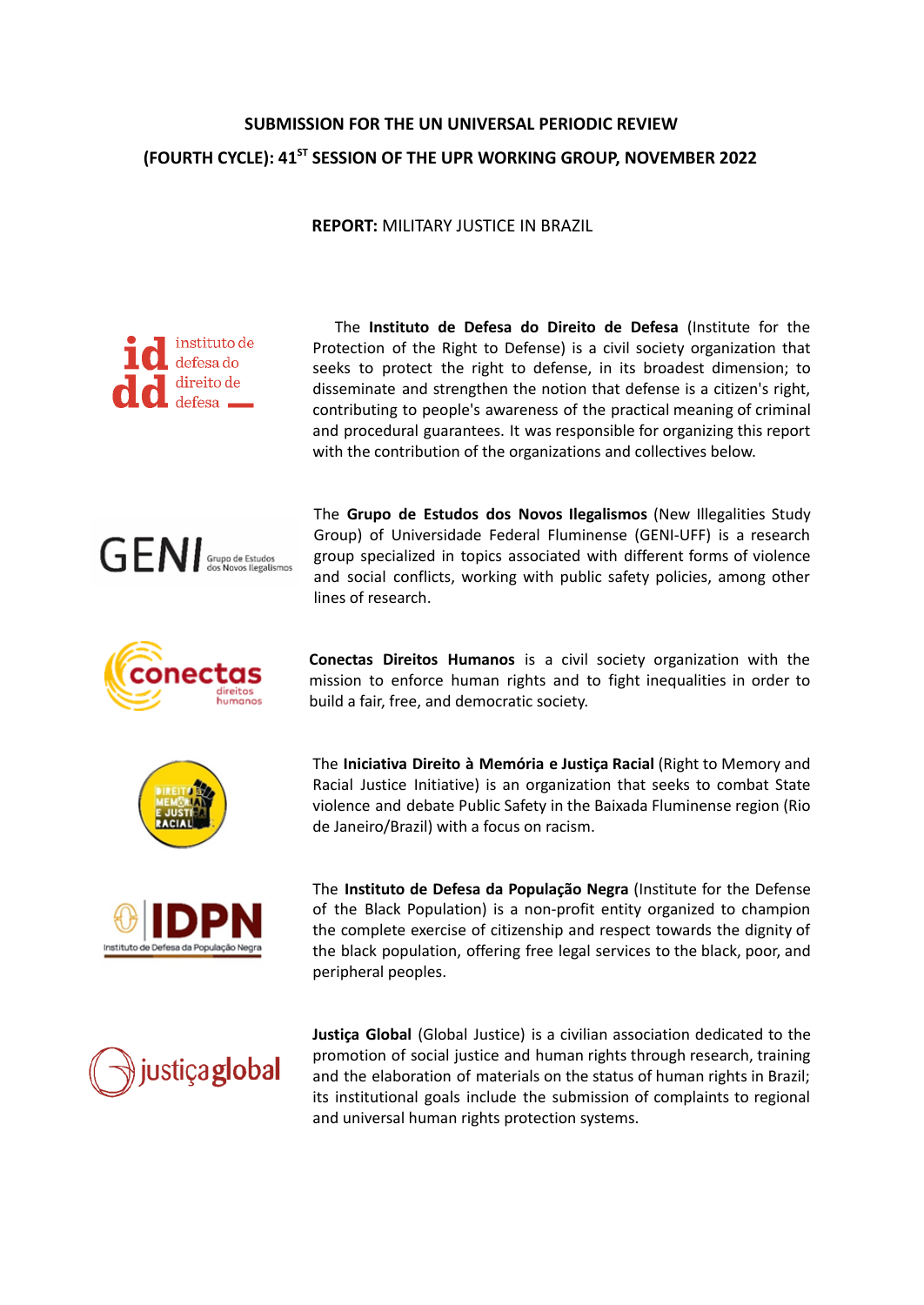#### **INTRODUCTION**

**1.** The expansion of the jurisdiction of the Military Justice system, whether to prosecute and try members of the Armed Forces who commit intentional crimes against the lives of civilians or to prosecute and try civilians who commit crimes against military institutions, is unconstitutional, since the Federal Constitution 1988 expressly states that intentional crimes against life will be prosecuted and tried by a Jury Court (art. 5, item XXXVIII, "d") and that it is incumbent upon the Military Justice system to prosecute and try the military crimes that are defined by law.

**2.** However, both by the advent of recent laws and by the maintenance of the Military Penal Code and the Military Penal Procedure Code, the legal definition of what is considered to be a military crime has also been expanded; as such, abuse of authority and torture practice crimes are prosecuted and tried by the Military Justice system. Even in times of peace, depending on the context or the scene of the crime, civilians are allowed to be subjected to the Military Justice system, even if the circumstances do not indicate an attack on military institutions.

**3.** The lack of a definitive rupture with a legal precept that was established prior to the 1988 Constitution demonstrates the fragility of Brazilian democracy, in addition to the vulnerability to which the institutes and institutions provided for therein are subjected, such as the Jury Court and due legal process, as well as the commitments made to the international community in relation to impartial judgments.

**4.** There is a consensus among the International Courts of Human Rights, Constitutional Courts and recommendations of the Inter-American Commission on Human Rights and of the United Nations that the jurisdiction of military courts should be restricted only to crimes committed by the military and never be extended to prosecute and try civilians, thus demonstrating that the situation in Brazil regarding the Military Justice system is incompatible with the agreement signed and also with the commitments assumed internationally, as will be demonstrated.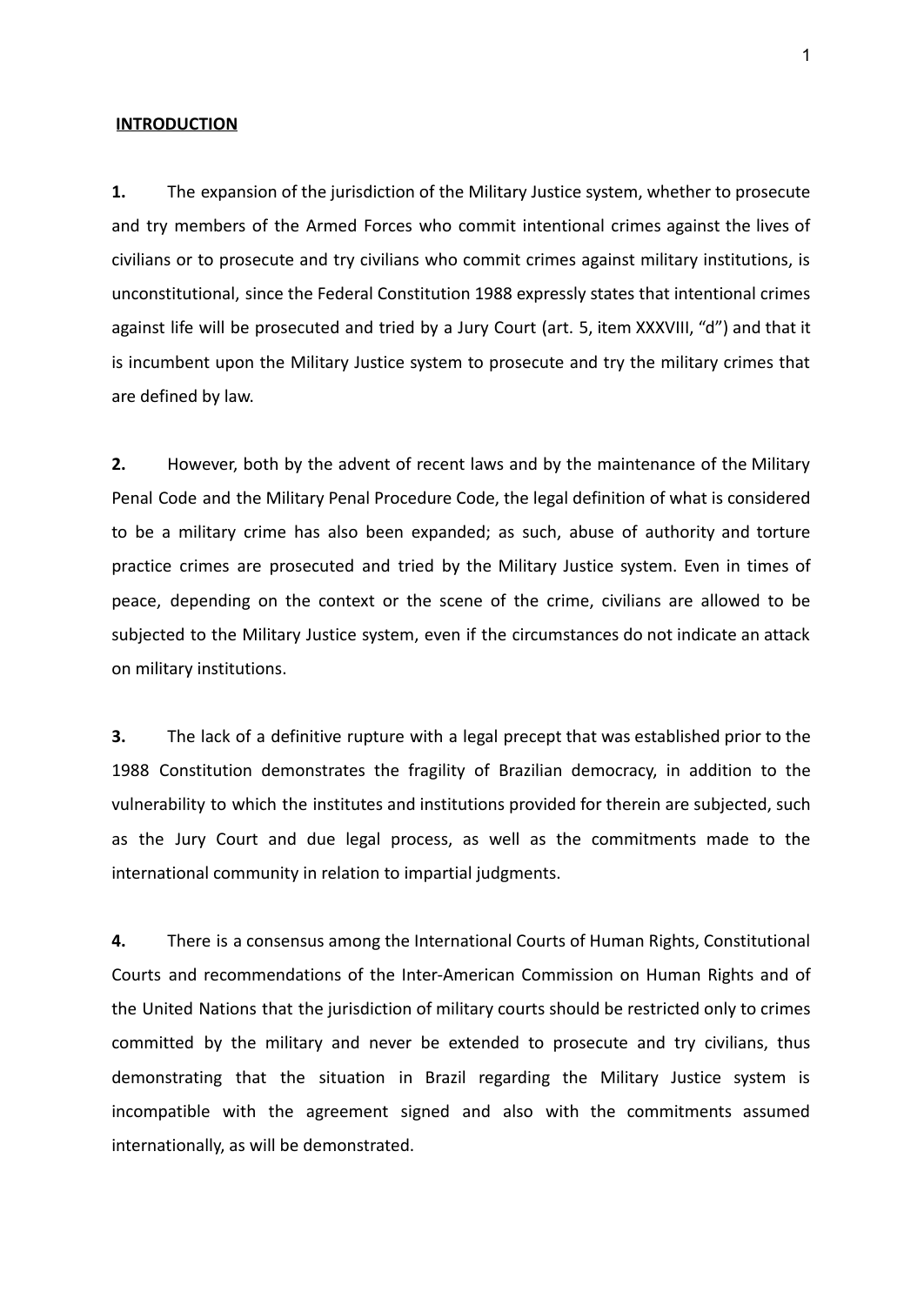### **METHODOLOGY**

**5.** This report presents the evaluations of the recommendations, indicating the degree of compliance with them as "Fulfilled", "Partially Fulfilled" or "Not Fulfilled". In the latter case, indicating whether the evaluated subject, in addition to not being fulfilled, is also undergoing setbacks. The evaluations are accompanied by a small text containing data (laws, public policies, official publications, newspaper articles, among others) that justify the arguments raised. Finally, an association shall be made with one or more of the Sustainable Development Goals (SDGs) of the 2030 Agenda and a list of annexes with additional information shall also be presented.

#### **OVERALL ASSESSMENT**

**6.** Recommendation **64 (France),** which determines that acts of violence committed by members of the safety forces should be duly prosecuted in order to combat impunity, is not being complied with and is undergoing evident setbacks due to the unconstitutionalities committed by the Brazilian State highlighted in this report, in particular with the expansion of the jurisdiction of the Military Justice system.

**7.** In the same sense, this report sheds light on the failure to comply with recommendations **32 (United Kingdom of Great Britain and Northern Ireland), 33 (Italy), 34 (Malaysia), 42 (Colombia), 59 (Rwanda), 69 (Haiti) , 70 (Venezuela)** dealing with legislation on extrajudicial executions committed by safety forces, as well as non-compliance with recommendations **62 (Botswana)** and **63 (Czech Republic)**, dealing with legislation on investigations into cases of police violence, since the unconstitutional displacement of the judgments that should be carried out by the Jury Court to the Military Justice system interfere in a decisive way in the progress of investigations and consequent accountability, or rather, the non-accountability for crimes committed by police officers on duty.

**8.** Unconstitutional acts are present in the current Brazilian context on all fronts related to Military Justice, due to the maintenance of **the Military Penal Code** and the **Military Criminal Procedure Code** in conjunction with the laws passed from 2017 onwards, with the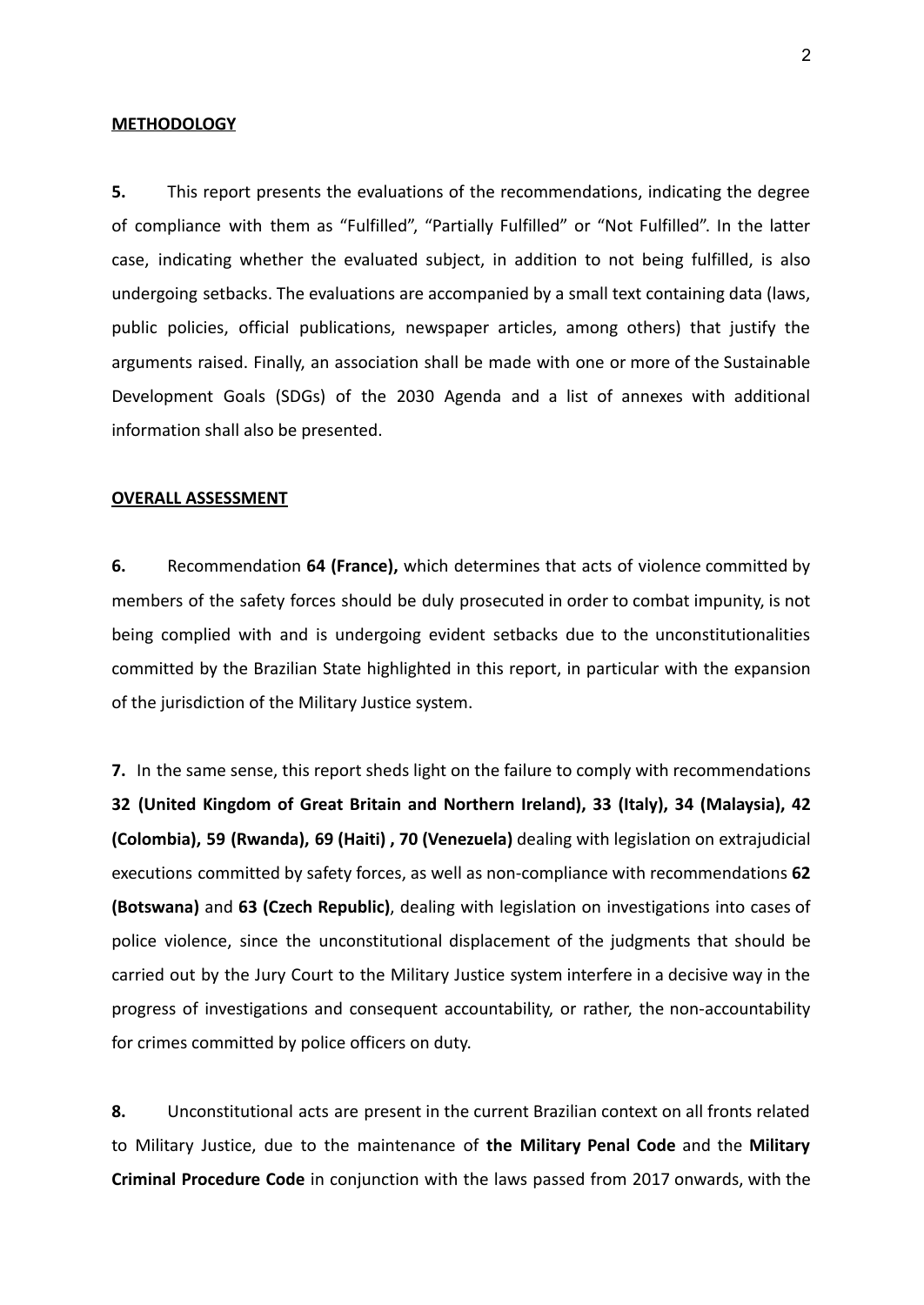most serious consequence being the expansion of the framework regarding what are considered military crimes. In particular, **item XXXVIII of Article 5 of the 1988 Federal Constitution,** which determines that intentional crimes against life must be prosecuted and judged by the Jury Court, is not being observed.

**9.** The Federal Constitution establishes in Article 124 the jurisdiction of the military justice system over military crimes, which must be defined by law. The **Military Penal Code (Decree no. 1.001/1969)** and the **Military Penal Procedure Code (Decree no. 1.002/1969)** were published during the Brazilian civil-corporate-military dictatorship (1964-1985) and continue to provide the legal basis - or part of it - for the characterization and processing of military crimes. The crimes and procedural rules described in these Decrees therefore bind the operation of the Federal Military Justice system and the State Military Justice systems.

**10.** As explained in the Open Letter of Civil Society Institutions concerned with the expansion of the jurisdiction of the Military Justice system, sent to the Brazilian Congress in October 2021 by Conectas Human Rights, NOSSAS and Rede Justiça Criminal, "the expansion of the jurisdiction of the Military Justice system, whether to prosecute and try members of the Armed Forces who commit intentional crimes against the lives of civilians, or to prosecute and try civilians who commit crimes against military institutions, is manifestly unconstitutional"<sup>[1]</sup>.

**11.** In October 2017, **Law No. 13,491** was passed, representing an unprecedented expansion of the scope of military crimes in Brazil. This was due to the expansion of the concept of military crimes beyond the specific legislation, insofar as, by amending **art. 9, II, of the Military Penal Code**, **Law No. 13.491/17** limited the concept of "military crimes in times of peace" not only to the crimes provided for in the Military Penal Code, but also to those provided for in the ordinary criminal legislation when committed in the situations provided for in the paragraphs "a", "b", "c", "d", and "e". In addition to being extremely broad, such determinations include crimes committed by military personnel against civilians<sup>[2]</sup>. In this way, depending on the military individual's engagement situation, all common criminal legislation can be transfigured and enforced by the military justice system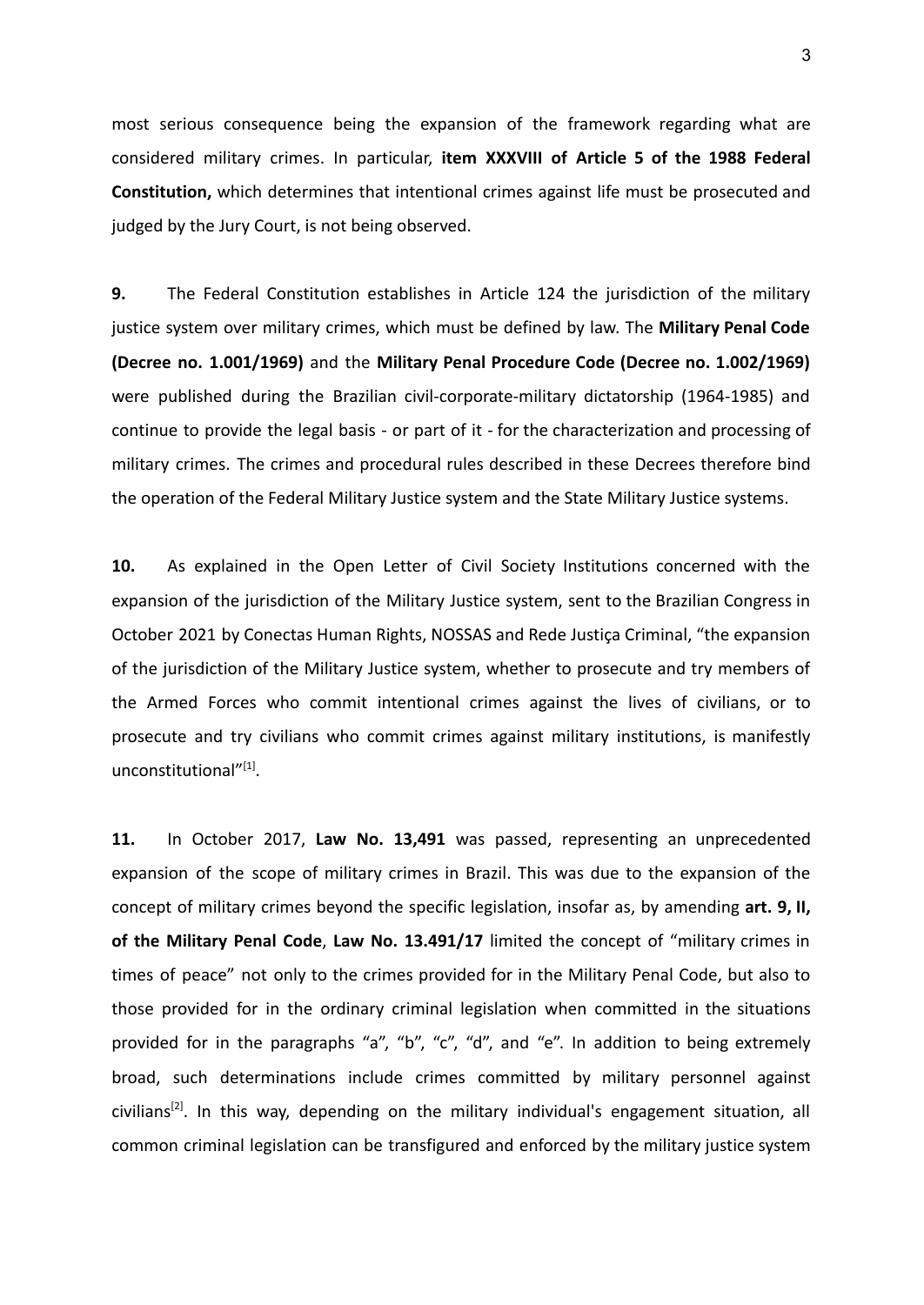in Brazil, characterizing conducts that have nothing to do with military activity or the need to protect military hierarchy and troop discipline.

**12.** The incompatibility of such legislative changes with international human rights standards was vehemently criticized by the Office for South America of the United Nations High Commissioner for Human Rights (OHCHR) and by the Inter-American Commission on Human Rights (IACHR). The two bodies argue that, since it has agreed to international human rights instruments that guarantee all persons a trial by competent, independent, and impartial courts, such as the International Covenant on Civil and Political Rights and the American Convention on Human Rights, the Brazilian State must comply with these agreements<sup>[3]</sup>.

**13.** A few months after the Law was passed, more than a thousand cases were transferred from the common justice system to the military justice system<sup>[4]</sup>. Contrary to the constitutional provision stating that intentional homicides committed by state military personnel must be prosecuted in the common courts and judged by a Jury Court, data analyzed by the Public Defender's Office of the State of Paraná reveal that even these types of cases were investigated through military inquiries in 71% of the homicides analyzed in the survey<sup>[5]</sup>.

**14.** Another situation that is an example the seriousness of the changes regarding the expansion of the jurisdictional competence of the Military Justice is the processing of **Draft Bill No. 9,432, of 2017** . Produced by the Committee on Foreign Affairs and National Defense, with General Peternelli (PSL-SP) as the rapporteur, this Draft Bill amends provisions of **Decree-Law No. 1001, of October 21, 1969 (Military Penal Code)** , and **art. 1 of Law No. 8072, of July 25, 1990 (Law on Heinous Crimes)**.

**15.** Passed by the Lower House of Representatives in February 2022, and currently in the Federal Senate for assessment, Draft Bill No. 9432/2017 determines that intentional civilian deaths perpetrated by federal military personnel will be tried by military courts. As a result, the civilian police no longer have the power to conduct investigations into federal military officers who kill civilians in the course of peacekeeping operations and law-and-order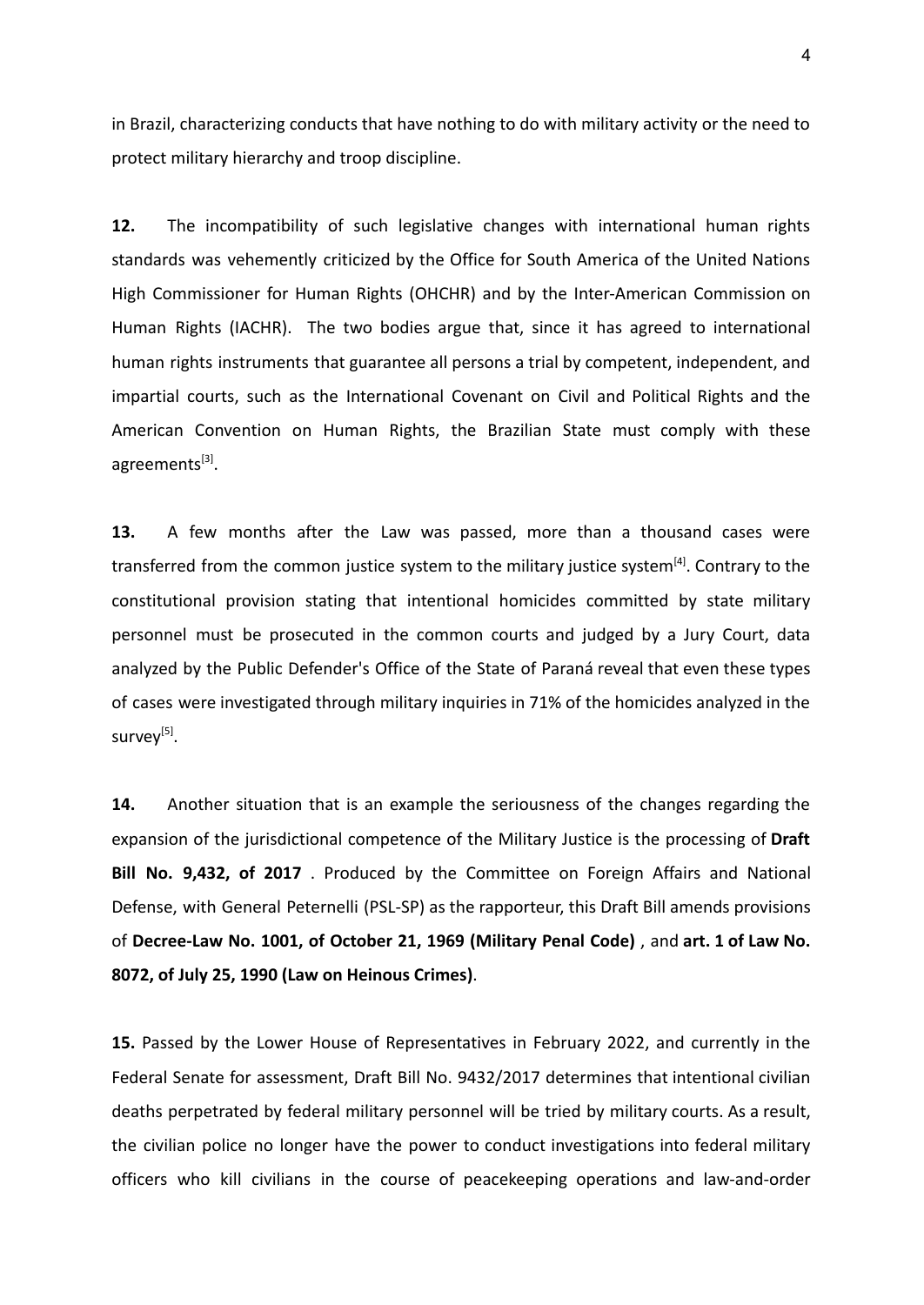actions, among other subsidiary activities. The investigation and prosecution of these crimes, which were previously conducted by civilian authorities in civilian courts, are now left to the military.

**16.** This is, therefore, an extremely worrying state of affairs, since the validation of this type of legislative proposal does not do away with the unconstitutionalities and abuses promoted by the laws already in force – it merely reinforces all of them, infringing the commitments assumed by Brazil before the international community in relation to impartial judgments. Therefore, there is an evident setback in relation to recommendations **62 (Botswana), 63 (Czech Republic)** and **64 (France)**.

**17.** This legislative proposal also sheds light on the lack of ruptures with the period of the Civil-Corporate-Military Dictatorship, determining the maintenance of provisions that violate the Constitution of 1988. This very serious connection between the current Brazilian political context and the authoritarian period of the Dictatorship has been broadly denounced by entities dedicated to the defense and assurance of Human Rights and, with regard to the reform of **the Military Penal Code**, we must highlight the articulation of civil society in the campaign named "Sem licença pra matar" (Without a license to kill)<sup>[6]</sup>, which publicly discusses the fact that **Draft Bill No. 9,432, of 2017,** distorts the concept of legitimate self-defense, constituting a protection or a sort of "License to kill" for agents of the Armed Forces and the police who may claim to have felt threatened in the situations under trial.

**18.** This type of "license to kill" is also present in other legislative proposals drawn up from the year 2017 onward, with the purpose of expanding the legal cases of exclusion of illegality, such as **Bills 6125/2019, 7883/2017 and 1595/2019**. These bills nullify any possibility of action by the Legislative Branch adhering to the **Basic Principles on the Use of Force and Firearms by Law Enforcement Officials**, adopted at the Eighth United Nations Congress for the Prevention of Crime (1999); with the **Convention Against Torture and Other Cruel, Inhuman or Degrading Treatment or Punishment**, adopted by the United Nations General Assembly (1984); and with the **Code of Conduct for Law Enforcement**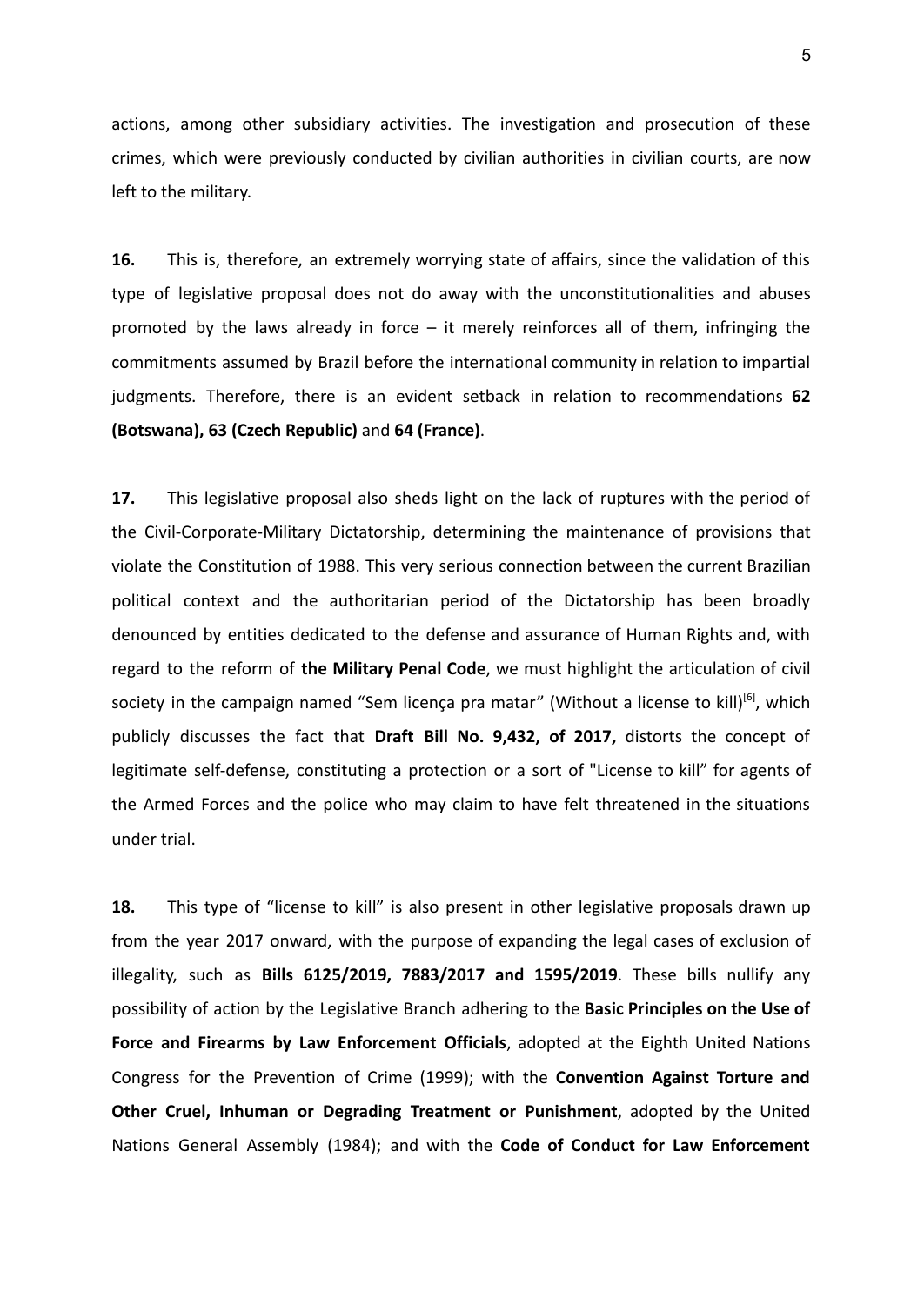**Officials**, adopted by the United Nations General Assembly (1979), in addition to other human rights treaties in which Brazil is a signatory.

**19.** Violations of civil rights resulting from the expansion of the jurisdiction of the Military Justice in cases involving civilians continue to occur on a daily basis. Numerous cases brought up against the Brazilian State before the Inter-American Human Rights System indicate the non-accountability resulting from the processing in the Military Justice of cases involving human rights violations against civilians, as in the cases of Jaílton Neri Fonseca (Case No. 11,634) and Wallace de Almeida (Case No. 12,440) involving the execution of young favela residents by safety forces in 1992 and 1998, respectively, a pattern that continues to repeat to this day<sup>[7]</sup>.

**20.** In addition to the efforts undertaken by the Brazilian State to expand the jurisdiction of the Military Justice, there have been increasing proposals to protect public safety agents who may commit human rights violations. This goes beyond non-accountability. In other words, the stance taken by the Brazilian State has been to increasingly corroborate these violations and ensure corporatism in all instances. Examples include Draft Bill No. 4,363/01, which proposes an organic law for the country's military police<sup>[8]</sup>.

**21.** The expansion of the jurisdiction of the Military Justice in Brazil can be observed in emblematic cases, such as the actions that resulted in the deaths of the musician Evaldo Rosa and the recyclable material collector Luciano Macedo in the Salgueiro massacre. In the first episode, ten soldiers who were present when the army set fire to Rosa's car, which was wrongly identified as belonging to a felon<sup>[9]</sup>, were detained, but later released by the Superior Military Court<sup>[10]</sup>; in the case of the Salgueiro massacre, the investigations conducted by the military were criticized for ignoring evidence linking military personnel to the murder of eight people during a joint operation by police and military forces<sup>[11]</sup>.

**22.** The **Law and Order Guarantee Operations** (GLO) are an indispensable aspect of this context of rights violations in Brazil. The decision to employ the Armed Forces to ensure law and order is under the exclusive purview of the President of the Republic, according to Decree No. 3,897, of August 24, 2001 $^{[12]}$ , and the arguments employed to justify this type of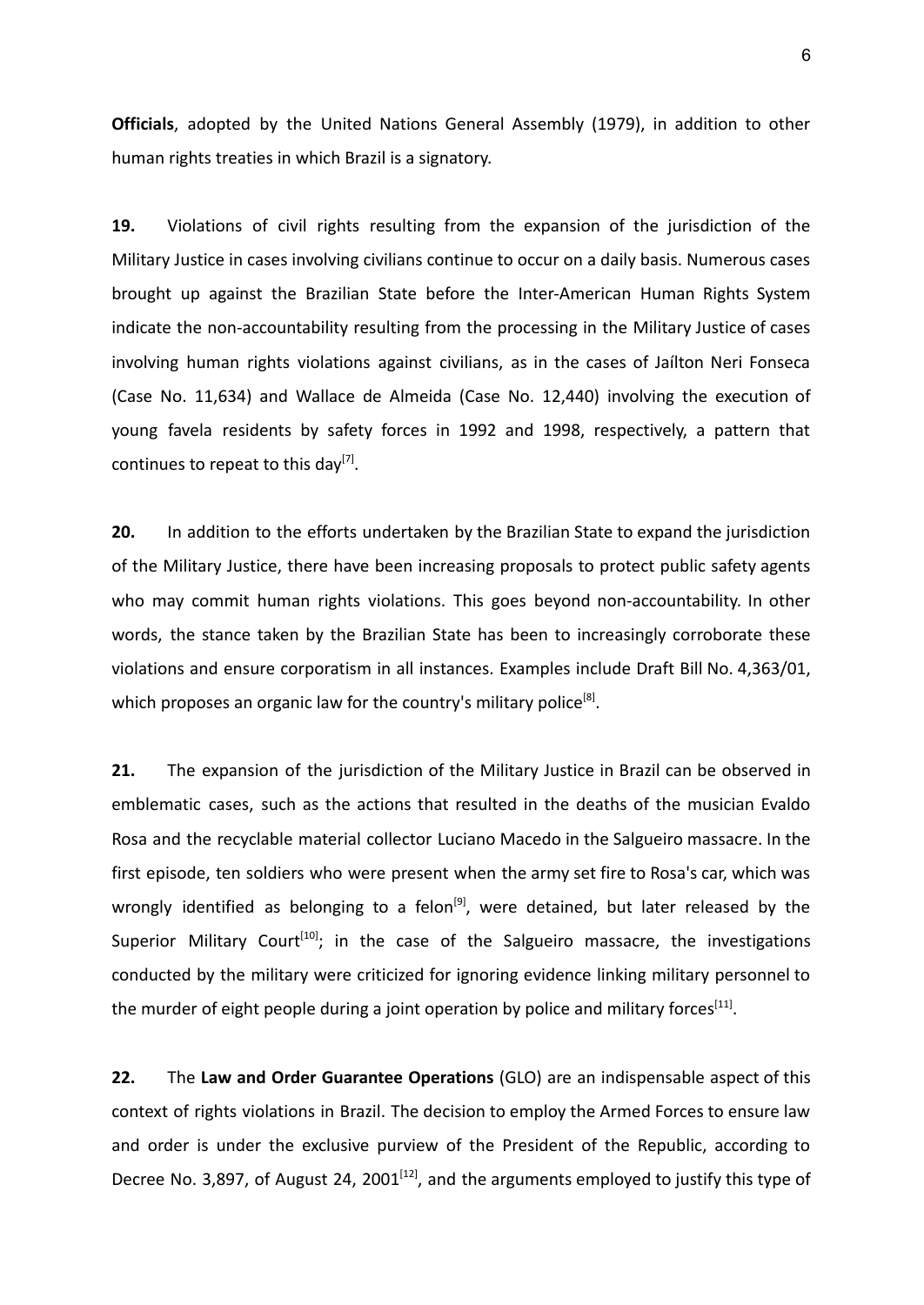operation have become diversified over the last six years. In 2014, **Normative Ordinance No. 186/Md, of January 31, 2014**[13] , was published by the Ministry of Defense – General Staff of the Armed Forces, and is currently in force.

**23.** According to data recently updated by the Head of Joint Operations of the Ministry of Defense, between 1992 and 2021, 145 Law and Order Assurance Operations were carried out in Brazil, divided into those carried out due to "major events" (26.9%), "Military police strikes" (17.9%), "guarantee of voting and vote counting" (16.6%), "urban violence" (15.9) and "others" (22.8%)<sup>[14]</sup>. One must note that the total funds allocated to this set of operations add up to a total of BRL 2,662,201,686.83 $^{[15]}$ .

**24.** The failure to explain the reasons and demands for the implementation of certain GLO operations, that is, the choice of not explaining the type of operation, allocating it in the "others" set, which add up to 22.8% of the total number of operations carried out since 1992, must be noted. One must question why operations whose "mission" is to protect the external perimeter of federal penitentiaries are considered "others" by the Ministry of Defense, as in the corresponding table (annex 5.1). It is also worth noting that the GLO operation named Operação São Cristóvão, carried out between May and June 2018 covering the entire national territory, had the mission, according to the Ministry of Defense, "of contributing to the preservation of public order and of the safety of people and property", with an amount of BRL 80,000,000.00 having been spent for that purpose $^{[16]}$ .

**25.** Recent operations have also been described by the Ministry of Defense under the "others" subset, such as Operação Verde Brasil, carried out between August and October 2019, and Operação Verde Brasil 2, carried out between May 2020 and April 2021; these operations stand due to having occurred in indigenous territories, border strips and federal areas in the states of the "Legal Amazon" (in the states of Roraima, Rondônia, Pará, Tocantins, Acre, Mato Grosso, Amazonas, Amapá, and Maranhão), resulting in a high number of arrests: 127 in the first operation and 337 in the second. According to the Ministry of Defense, these operations were meant to carry out "preventive and repressive actions against environmental crimes", including the "execution of subsidiary attributions, especially in surveying and fighting forest fire outbreaks"<sup>[17]</sup>.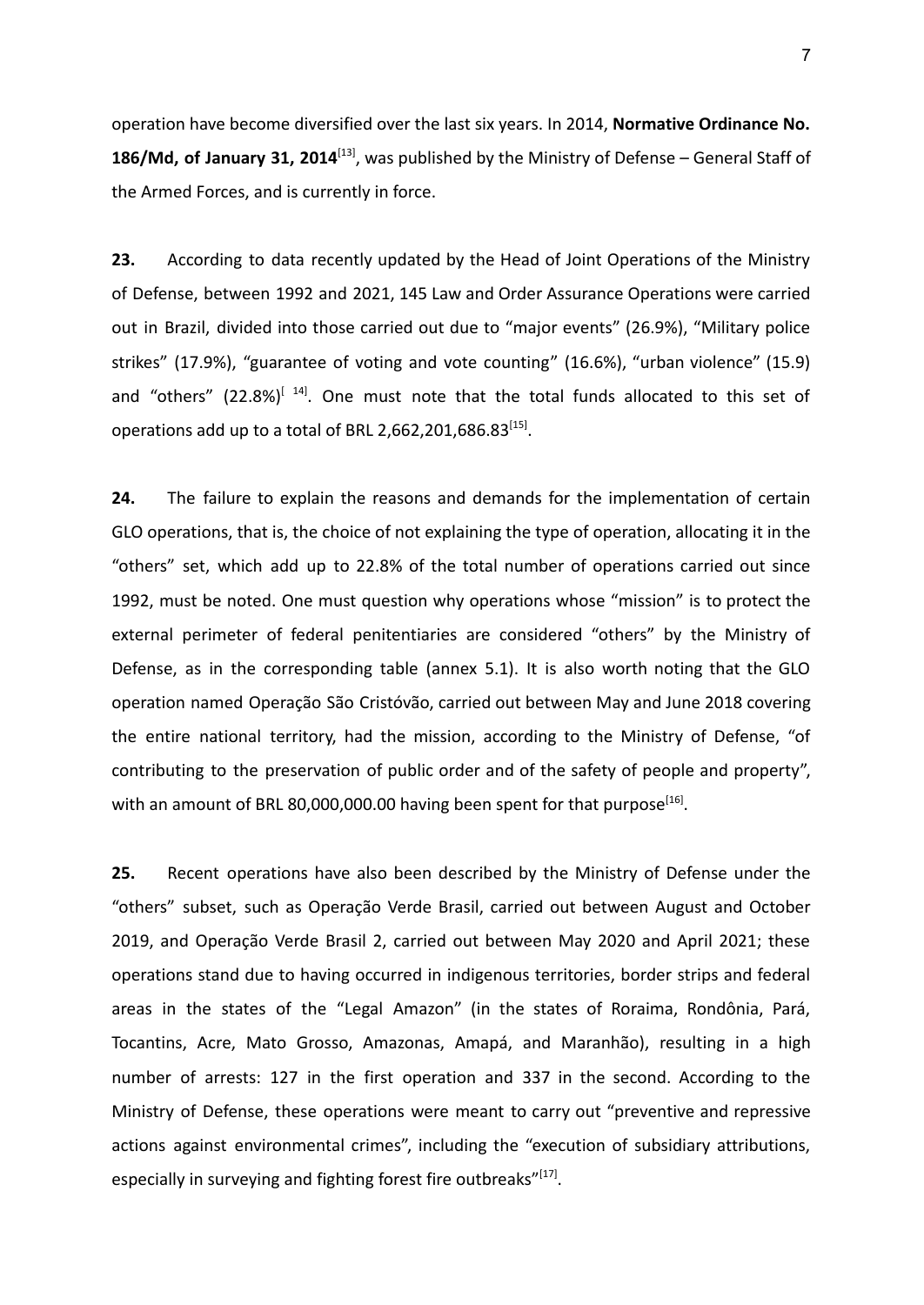**26.** Both operations show that military activity is no longer considered exceptional and is instead characterized as ordinary, with the investigation, processing and judgment of these crimes by civil authorities being displaced to the scope of the Military Justice system. Thus, the civic field – understood in its most literal sense – is reduced in the face of the greater militarization of everyday life, notably the most delicate aspect of state activity: the monopoly of the use of force. In other words, these are de-civilizing measures.

**27.** This de-civilizing character is evident in the case of the torture of four men who were detained in the Penha Complex and taken into army barracks during the period in which the state of Rio de Janeiro was under a federal public safety intervention. One of the witnesses stated that he was taken to a facility belonging to the 1st Division of the Army, in a Military area, and when he arrived at the scene he was taken to a red room in which there were four hooded soldiers – three agents interrogated the four detainees under torture, while another agent typed the information on a computer; the witness also stated that the questions were followed by beatings and whipping with electric wires<sup>[18]</sup>.

**28.** In this context, the mobilizations in the field of defense and guarantee of Human Rights are manifested at the appropriate instances: at least six (6) constitutional actions are being appraised at the Federal Supreme Court dealing with the expansion of the jurisdiction of the Military Justice system , of which three (3) are scheduled for a decision so far: the **Direct Action of Unconstitutionality (ADI) No. 5032** , the **Direct Action of Unconstitutionality (ADI) No. 4,164** and the **Allegation of Noncompliance with a Fundamental Precept (ADPF) No. 289**. The latter deals with the definition of the authority with jurisdiction to investigate, prosecute and try the murder of civilians and other human rights violations committed by members of the Armed Forces in the exercise of atypical functions, such as when they intervene in the public safety of Brazilian cities during operations to guarantee Law and Order.

**29.** The stance of the United Nations Human Rights Committee on the subject is also of note, since it strongly defends that military courts should not have jurisdiction to try civilians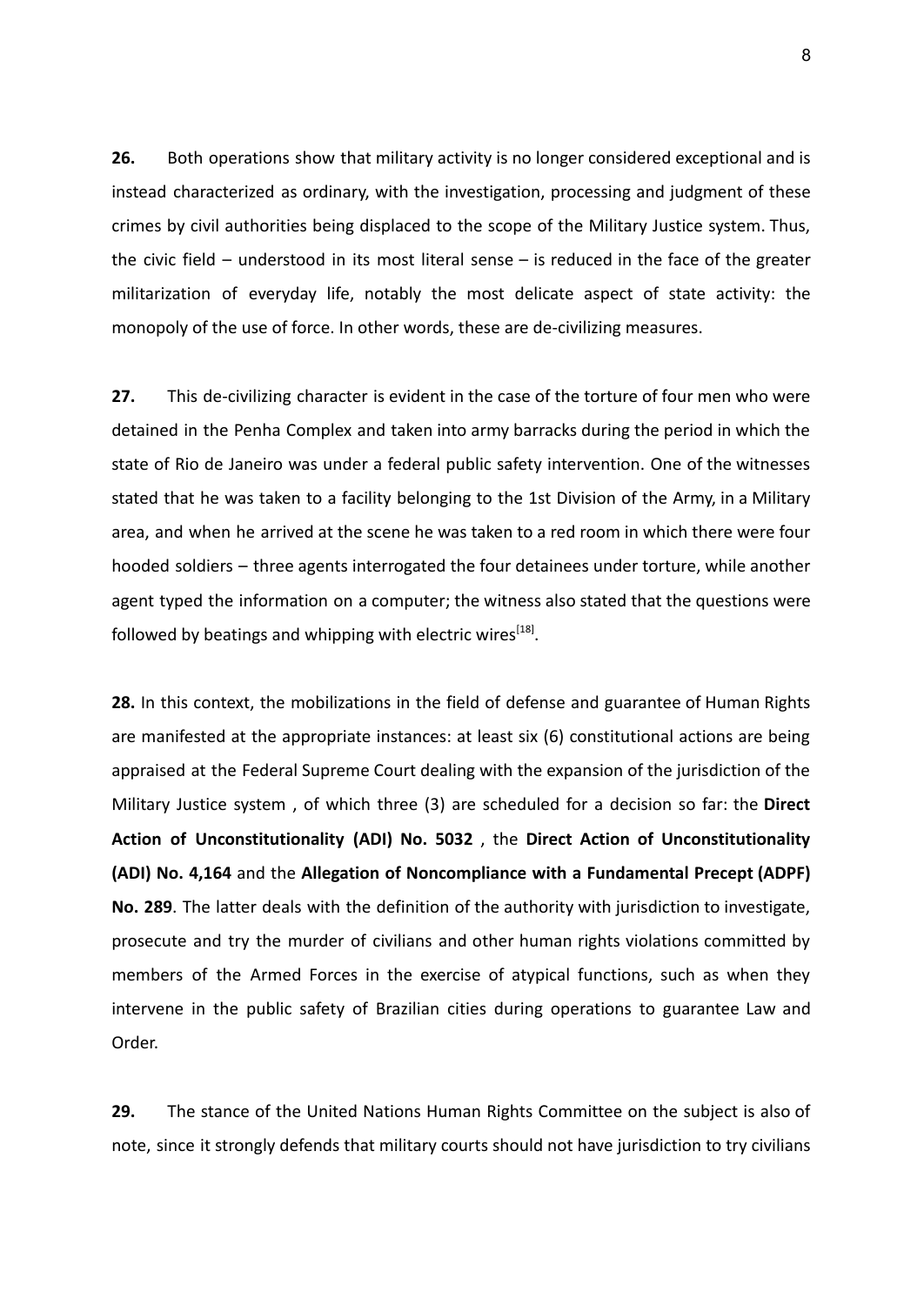and that it is the role of the State to ensure that civilians accused of committing criminal offenses of any nature be tried by civilian courts<sup>[19]</sup>.

**30.** This submission of civilians to the jurisdiction of the Military Justice system during peacetime is considered extremely concerning. In addition to the elements that were already explained in this report, this context violates the Democratic Rule of Law, the right of a natural judge, the principle of material due process, and articles 124 and 142 of the Brazilian Constitution.

**31.** The right to an impartial trial is not being assured in Brazil, since within the Military Justice system, judges are usually active members of the armed forces, which prevents Brazilian military courts from being unbiased.

**32.** Objectively, one could not say that the right of access to justice is being assured in Brazil; after all, the Brazilian state is not currently assuring the rights to a fair trial, an effective investigation, much less to effective compensation for human rights violations – as established by multiple international and regional human rights treaties. The International Covenant on Civil and Political Rights (ICCPR)<sup>[20]</sup>, the American Convention on Human Rights (ACHR)<sup>[21]</sup>, the Convention against Torture and Other Cruel, Inhuman or Degrading Treatment or Punishment<sup>[22]</sup> and the Inter-American Convention to Prevent and Punish Torture<sup>[23]</sup>, all ratified by Brazil<sup>[24]</sup>, all guarantee this right. This right is also guaranteed by other important international instruments that focus on human rights, including the American Declaration of the Rights and Duties of Man, the European Convention on Human Rights (ECHR) and the African Charter on Human and Peoples' Rights (Banjul Charter)<sup>[25][26][27]</sup>.

**33.** Finally, considering the Sustainable Development Goals of the 2030 Agenda, in particular objective 16 - Peace, justice and effective institutions, this report explains that Brazilian political decisions made in different spheres of power, mainly Federal and state government decisions in the realm of public safety, are moving in the opposite direction of 1) significantly reducing "all forms of violence and related mortality rates" (SDG 16) and 2) promoting the Rule of Law, assuring equal access to justice for all people (SDG 16).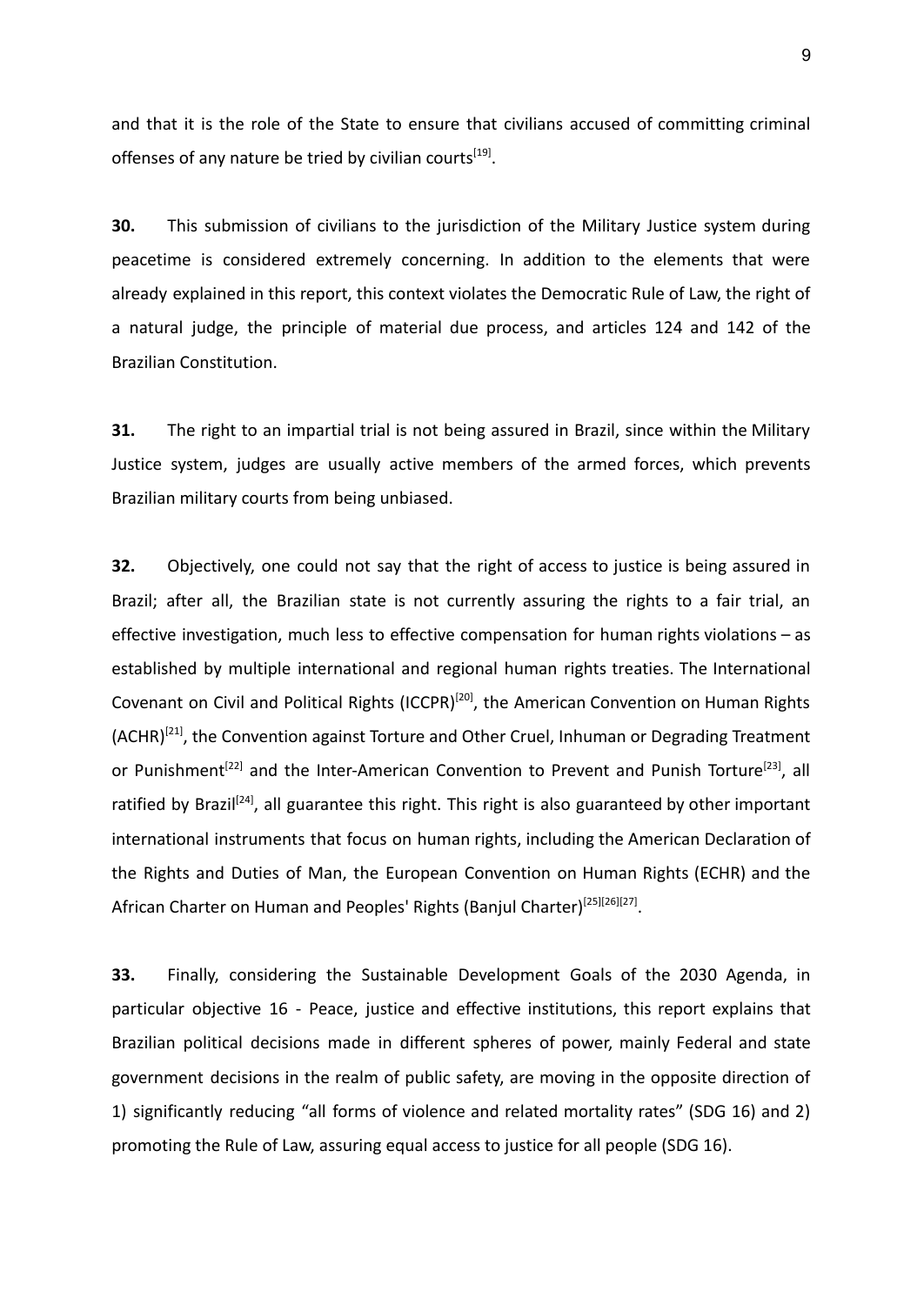## **RECOMMENDATIONS OF THE PRESENT ORGANIZATIONS**

**34.** Revise the wording of the Federal Constitution, which authorizes the establishment of the jurisdiction of the Military Justice system by infra-constitutional rules, demanding a restrictive interpretation of this authorization in order to acknowledge the normative system that establishes civilian control over the armed forces, currently undermined by the inversion of values promoted by current legislation;

**35.** Expand the scope of the national debate on core issues on the assurance of judicial protection, due legal process, broad defense, among other principles that underpin the rule of law and the protection of human rights, ensuring ample social participation in these spaces of debate;

**36.** Ensure that investigations into alleged perpetrators of human rights violations are carried out by an independent and impartial body, without any institutional or hierarchical relationship with the parties involved in the allegations;

## **ANNEXES**

**37.** Summary updated by the Ministry of Defense on the history of law and order guarantee operations in Brazil

| <b>LEGEND</b>           |                                        |                 |  |  |  |  |  |
|-------------------------|----------------------------------------|-----------------|--|--|--|--|--|
| <b>SPUB</b>             | Segurança<br>Pública                   |                 |  |  |  |  |  |
| GVA                     | Garantia da<br>Votação e  <br>Apuração |                 |  |  |  |  |  |
| <b>EVENTO</b>           |                                        | Grandes Eventos |  |  |  |  |  |
|                         |                                        |                 |  |  |  |  |  |
| <b>RESUM</b><br>Ω       |                                        |                 |  |  |  |  |  |
| TIPO                    | <b>OUAN</b><br>T                       | PORCENTAGE<br>М |  |  |  |  |  |
| VIOLÊNCI<br>A<br>URBANA | 23                                     | 15.9%           |  |  |  |  |  |
| <b>GREVE PM</b>         | 26                                     | 17.9%           |  |  |  |  |  |
| <b>GVA</b>              | 24                                     | 16,6%           |  |  |  |  |  |
| <b>EVENTO</b>           | 39                                     | 26.9%           |  |  |  |  |  |
| <b>OUTROS</b>           | 33                                     | 22,8%           |  |  |  |  |  |
|                         | 145                                    | 100%            |  |  |  |  |  |

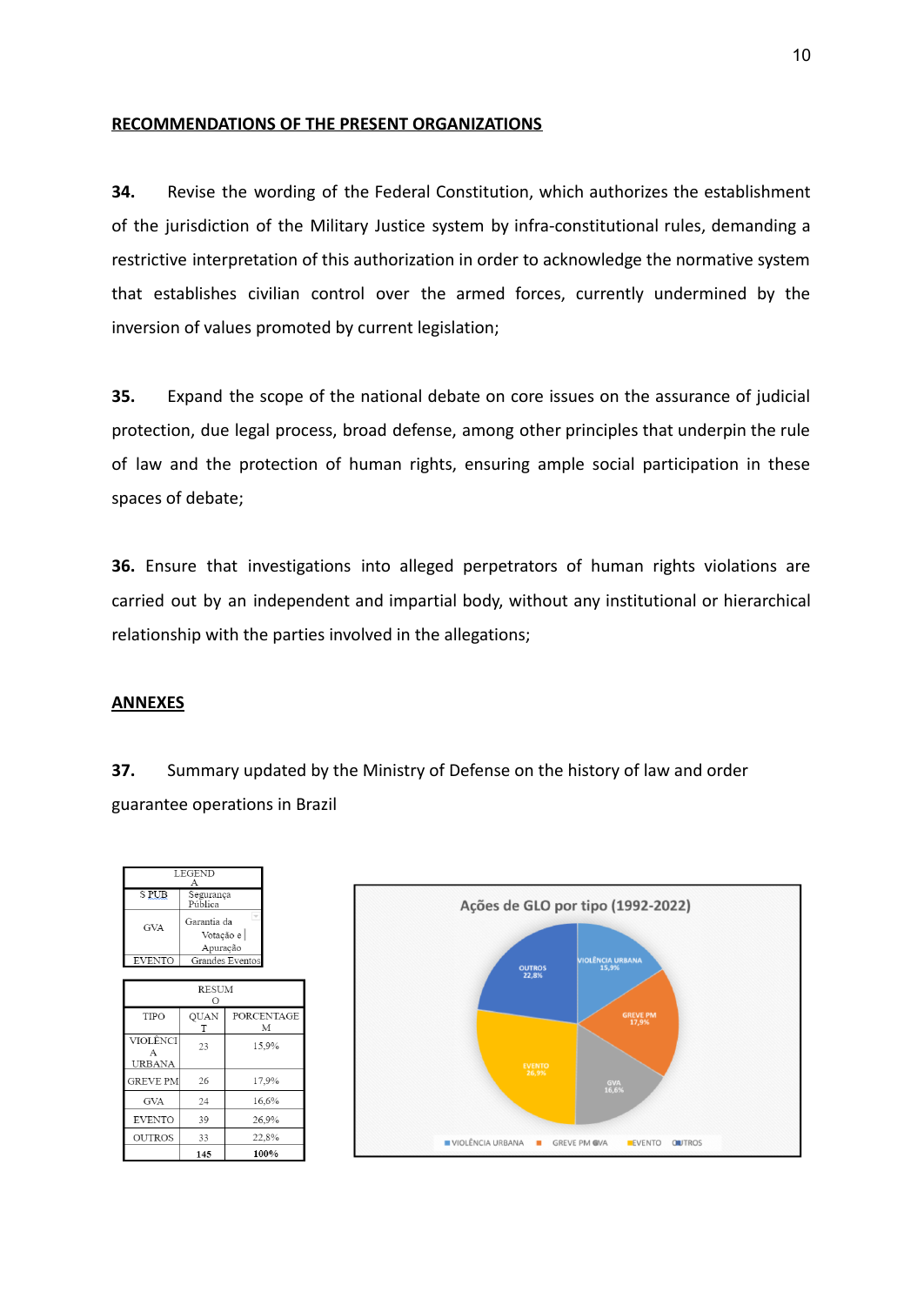[Legend: Segurança pública = Public safety; Garantia da votação e apuração = Guarantee of voting and vote counting; Grandes eventos = Major events; Resumo = Summary; Tipo = Type; Quant = Quantity; Porcentagem = Percentage; Violência urbana = Urban violence; Greve PM = Military police strike; Outros = Others]

Source: Ministry of Defense; History of GLOs

**38.** Matrix of recommendations made to Brazil in the 3rd Cycle of the UPR on the subject of Military Justice.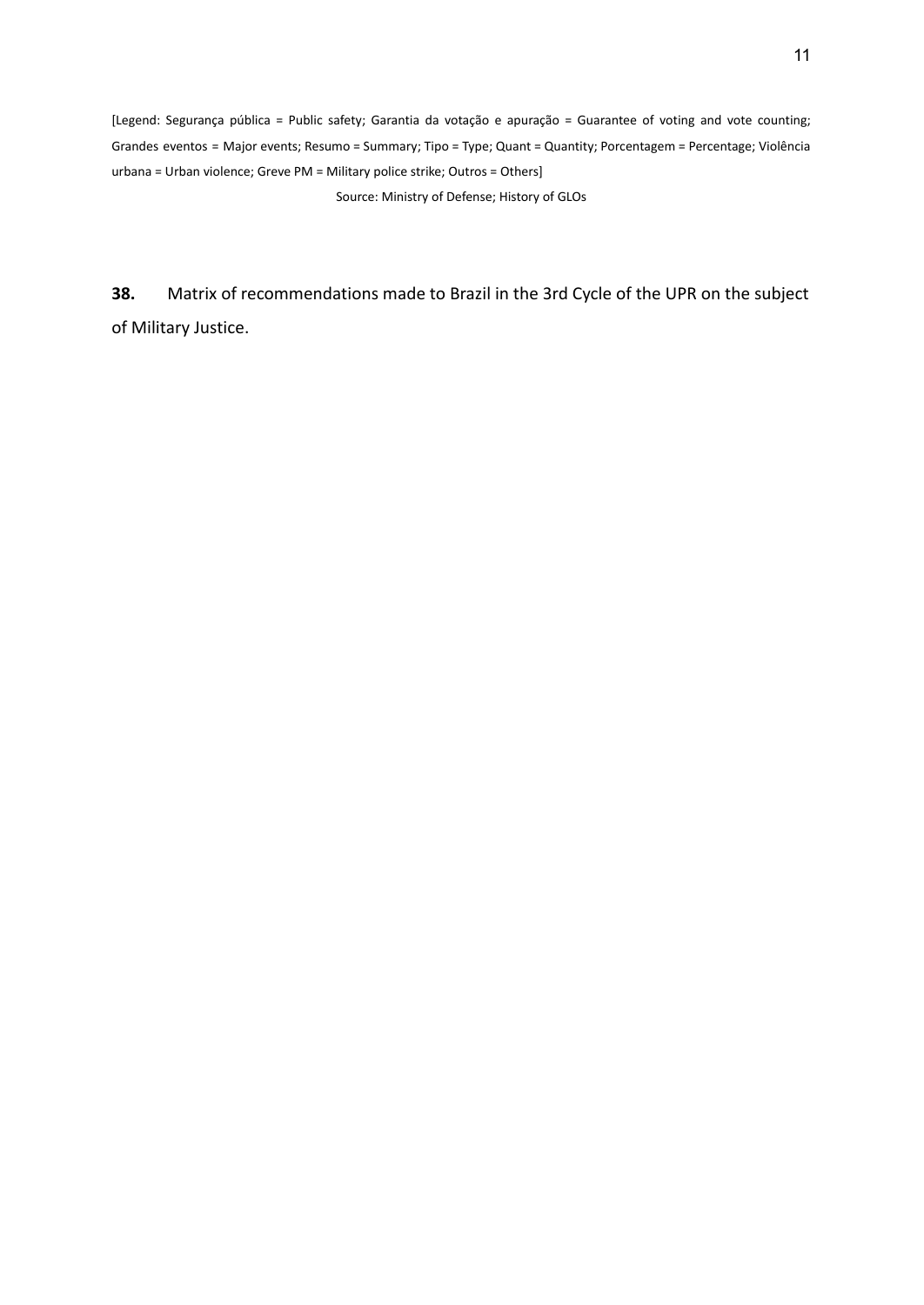| Recommendation                                                                                                                                                                                                                              | Recommending                                                     | <b>Brazil's stance</b> | <b>Topics covered</b>                                                                                                                                                                                                                                                                         | Degree of      | Suggested new   |
|---------------------------------------------------------------------------------------------------------------------------------------------------------------------------------------------------------------------------------------------|------------------------------------------------------------------|------------------------|-----------------------------------------------------------------------------------------------------------------------------------------------------------------------------------------------------------------------------------------------------------------------------------------------|----------------|-----------------|
|                                                                                                                                                                                                                                             | country                                                          |                        |                                                                                                                                                                                                                                                                                               | implementation | recommendations |
| 32. Introduce mandatory human rights<br>enforcement<br>for<br>training<br>law<br>institutions<br>implement<br>and<br>an<br>evidence-based policing program to<br>reduce police killings by 10% over the<br>Universal Periodic Review cycle; | United Kingdom<br>of<br><b>Great Britain</b><br>Northern Ireland | Supported              | A53 Professional training in human rights;<br>A42 Institutions & policies - General<br>S16 SDG 16 - peace, justice and strong<br>institutions<br>Affected persons:<br>- law enforcement / police officials                                                                                    | Unfulfilled    |                 |
| 33. Implement human rights training<br>programs for safety forces, emphasizing<br>the use of force according to the criteria<br>of necessity and proportionality;                                                                           | Italy                                                            | Supported              | A53 Professional training in human rights<br>A42 Institutions & policies - General<br>S16 SDG 16 - peace, justice and strong<br>institutions<br>Affected persons:<br>- law enforcement / police officials                                                                                     | Unfulfilled    |                 |
| 34. Continue to improve human rights<br>education and training for law<br>enforcement agencies, civil servants<br>and prison officers;                                                                                                      | Malaysia                                                         | Supported              | A53 Professional training in human rights<br>D26 Conditions of detention<br>S16 SDG 16 - peace, justice and strong<br>institutions<br>Affected persons:<br>- persons deprived of their liberty<br>- law enforcement / police officials                                                        | Unfulfilled    |                 |
| 42. Redoubling capacity building efforts<br>for all safety forces with the goal of<br>racially-biased<br>preventing<br>or<br>race-oriented practices, among others,<br>against vulnerable minorities, such as<br>against LGBTI persons;     | Colombia                                                         | Supported              | B31 Equality & non-discrimination<br>A42 Institutions & policies - General<br>G1 Members of minorities<br>S10 SDG 10 - inequality<br>S16 SDG 16 - peace, justice and strong<br>institutions<br>Affected persons:<br>- lesbian, gay, bisexual, transgender and<br>intersex persons (LGBTI)     | Unfulfilled    |                 |
| 59. Strengthen measures to prevent<br>abuse by some law enforcement<br>officials, including through appropriate<br>human rights training;                                                                                                   | Rwanda                                                           | Supported              | A42 Institutions & policies - General<br>A53 Professional training in human rights<br>D1 Civil & political rights - general measures<br>of implementation<br>S16 SDG 16 - peace, justice and strong<br>institutions<br>Affected persons:<br>- general<br>- law enforcement / police officials | Unfulfilled    |                 |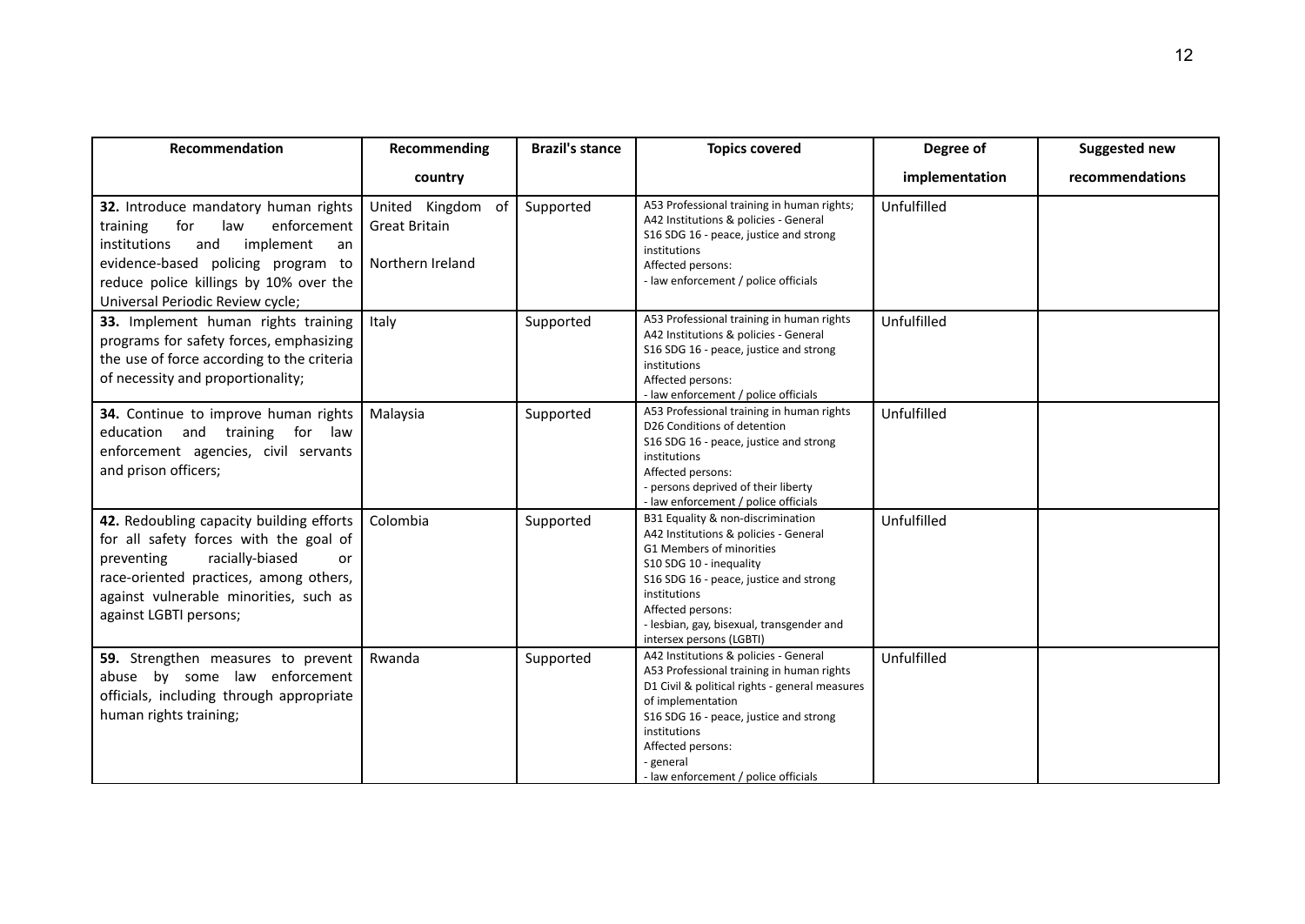| 62.<br>continuity<br>Ensure<br>the<br>of<br>investigations and the application of<br>recommended actions against abuses<br>committed by law enforcement officers<br>as a way to prevent further violations;                                                                                                                                             | Botswana                            | Supported | D51 Administration of justice & fair trial<br>D1 Civil & political rights - general measures<br>of implementation<br>S16 SDG 16 - peace, justice and strong<br>institutions<br>Affected persons:<br>- law enforcement / police officials                                                          | Unfulfilled |  |
|---------------------------------------------------------------------------------------------------------------------------------------------------------------------------------------------------------------------------------------------------------------------------------------------------------------------------------------------------------|-------------------------------------|-----------|---------------------------------------------------------------------------------------------------------------------------------------------------------------------------------------------------------------------------------------------------------------------------------------------------|-------------|--|
| 63. Strengthen the prevention and<br>effectiveness of investigations on cases<br>of police brutality through the more<br>efficient supervision and training of law<br>enforcement officers in the subject of<br>human rights, especially the military<br>police, and ensuring accountability for<br>any acts of police brutality that are<br>committed; | Czech Republic                      | Supported | B51 Right to an effective remedy<br>A53 Professional training in human rights<br><b>B52 Impunity</b><br>S16 SDG 16 - peace, justice and strong<br>institutions<br>Affected persons:<br>- law enforcement / police officials                                                                       | Unfulfilled |  |
| 64. Ensuring that acts of violence<br>perpetrated by members of the safety<br>forces are duly prosecuted in order to<br>fight impunity;                                                                                                                                                                                                                 | France                              | Supported | B51 Right to an effective remedy<br><b>B52 Impunity</b><br>S16 SDG 16 - peace, justice and strong<br>institutions<br>Affected persons:<br>- law enforcement / police officials                                                                                                                    | Unfulfilled |  |
| 69. Take all necessary measures to<br>homicide<br>reduce<br>rates<br>among<br>Afro-Brazilian men, particularly through<br>robust educational programs tailored to<br>their needs, following second cycle<br>recommendations 119,138, 119,154,<br>119,157, 119,158, 119,159, and<br>119,160;                                                             | Haiti                               | Supported | E51 Right to education - General<br>A42 Institutions & policies - General<br>G1 Members of minorities<br>S10 SDG 10 - inequality<br>S16 SDG 16 - peace, justice and strong<br>institutions<br>Affected persons:<br>- minorities/ racial, ethnic, linguistic,<br>religious or descent-based groups | Unfulfilled |  |
| 70. Refrain from resorting to violence<br>and extrajudicial executions committed<br>by safety forces, especially with regard<br>to the "war on drugs";                                                                                                                                                                                                  | Bolivarian Republic of<br>Venezuela | Supported | D22 Extrajudicial, summary or arbitrary<br>executions<br>S16 SDG 16 - peace, justice and strong<br>institutions<br>Affected persons:<br>- judges, lawyers and prosecutors<br>- law enforcement / police officials                                                                                 | Unfulfilled |  |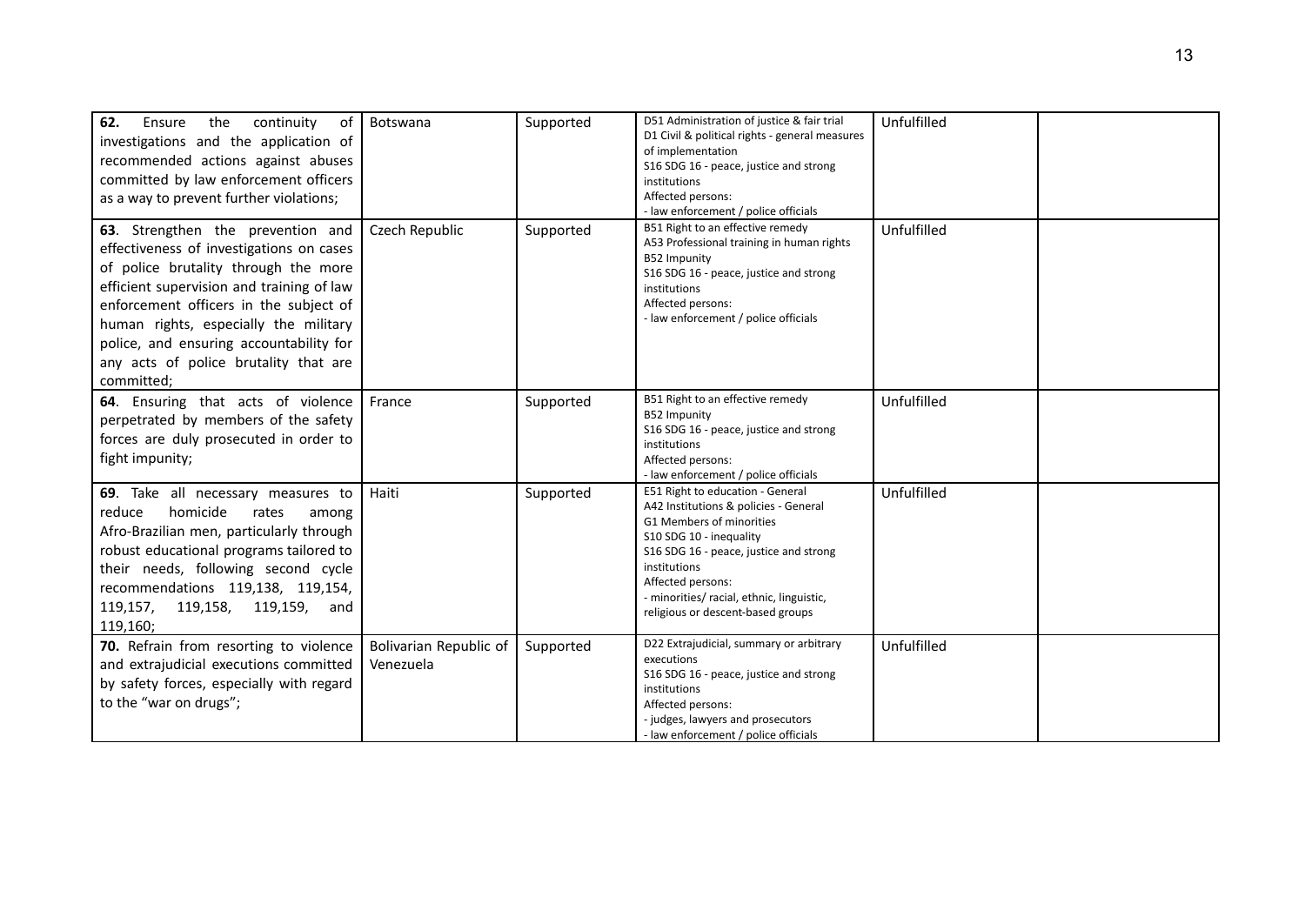[1] Open Letter from Civil Society Institutions concerned with the expansion of jurisdiction of the Military Justice system. Conectas Direitos Humanos; NOSSAS; Rede Justiça Criminal, 2021.

[2] Art. 9 of the Military Penal Code "During peacetime, the definition of military crimes encompasses: (...) II – the crimes described in this Code and those described in the penal legislation, when committed a) by a soldier in active duty or similar status against a soldier in the same or similar status; b) by a military member in active duty or similar status, in a place subject to military administration, against a retired military member, or similar, or a civilian; c) by a soldier in active duty or working as a result of their function in a commission of a military nature, or in a graduation process, even if outside a location subject to military administration against retired or reformed military personnel or civilians; d) by a soldier during maneuvers or exercises against a retired or reformed member of the military or a civilian; e) by a soldier in active duty or similar status against property under military administration, or against the military administrative order;"

[3] CIDH. UN Human Rights and the IACHR categorically reject the bill that expands the jurisdiction of military courts in Brazil (October 13, 2017). Available at: https://www.oas.org/en/iachr/media\_center/PReleases/2017/160.asp.

[4] O GLOBO. A new forum for the military has already removed a thousand lawsuits from common courts, from threats to torture. 2018. Available at: [https://oglobo.globo.com/brasil/novo-foro-dos-militares-ja-tirou-mil-acoes-da-justica-comum-de-ameaca-tort](https://oglobo.globo.com/brasil/novo-foro-dos-militares-ja-tirou-mil-acoes-da-justica-comum-de-ameaca-tortura-22659068) [ura-22659068](https://oglobo.globo.com/brasil/novo-foro-dos-militares-ja-tirou-mil-acoes-da-justica-comum-de-ameaca-tortura-22659068)

[5] Inquiries were opened by the civil police in 27% of cases and by the Public Prosecution Office in only 1.2% cases. PARANÁ. Technical Note No 01/2021 - NUPEP/DPE-PR, 2021. Available at:

https://docplayer.com.br/209312008-Nota-tecnica-no-01-2021-nupep-dpe-pr.html [6] <https://www.semlicencapramatar.org.br/>

[7] Del Río, A.; Gomes, J. C. A. Direitos humanos e relações cívico-militares: o caso da expansão da competência da justiça militar no brasil. Mural Internacional, Rio de Janeiro, Vol.11, e48807, 2020.

[8] Draft Bill No. 4,363/01. Processing information and full content available at: <https://www.camara.leg.br/proposicoesWeb/fichadetramitacao?idProposicao=26946>

[9] Exclusive: the disastrous Army Operation that led to the death of Evaldo Rosa. Available at: <https://apublica.org/2020/04/exclusivo-a-desastrosa-operacao-do-exercito-que-levou-a-morte-de-evaldo-rosa/> [10] CIDH. Human Rights Situation in Brazil (February 12, 2021) OEA/Ser.L/V/II Doc. 9 [339-40]. <http://www.oas.org/pt/cidh/relatorios/pdfs/Brasil2021-pt.pdf>

[11] São Gonçalo Massacre: documents reveal that investigators ignore evidence linking murders to military personnel. Available at:

[https://oglobo.globo.com/epoca/rio/chacina-em-sao-goncalo-documentos-revelam-que-investigadores-ignorar](https://oglobo.globo.com/epoca/rio/chacina-em-sao-goncalo-documentos-revelam-que-investigadores-ignoraram-provas-que-ligam-assassinatos-militares-24889542) [am-provas-que-ligam-assassinatos-militares-24889542](https://oglobo.globo.com/epoca/rio/chacina-em-sao-goncalo-documentos-revelam-que-investigadores-ignoraram-provas-que-ligam-assassinatos-militares-24889542)

[12] [http://www.planalto.gov.br/ccivil\\_03/decreto/2001/d3897.htm](http://www.planalto.gov.br/ccivil_03/decreto/2001/d3897.htm)

[13] "GARANTIA DA LEI E DA ORDEM", 2ª edição – 2014, available at: [https://www.gov.br/defesa/pt-br/arquivos/2014/mes02/md33a\\_ma\\_10a\\_gloa\\_2eda\\_2014.pdf](https://www.gov.br/defesa/pt-br/arquivos/2014/mes02/md33a_ma_10a_gloa_2eda_2014.pdf) [14]

[https://www.gov.br/defesa/pt-br/arquivos/exercicios\\_e\\_operacoes/glo/2-tabelas-glo\\_atualizada\\_em\\_jan\\_22.p](https://www.gov.br/defesa/pt-br/arquivos/exercicios_e_operacoes/glo/2-tabelas-glo_atualizada_em_jan_22.pdf) [df](https://www.gov.br/defesa/pt-br/arquivos/exercicios_e_operacoes/glo/2-tabelas-glo_atualizada_em_jan_22.pdf)

 $[15]$ 

[https://www.gov.br/defesa/pt-br/arquivos/exercicios\\_e\\_operacoes/glo/6-glo-2010\\_2022\\_custos\\_e\\_efetivos\\_ja](https://www.gov.br/defesa/pt-br/arquivos/exercicios_e_operacoes/glo/6-glo-2010_2022_custos_e_efetivos_jan_2022.pdf) [n\\_2022.pdf](https://www.gov.br/defesa/pt-br/arquivos/exercicios_e_operacoes/glo/6-glo-2010_2022_custos_e_efetivos_jan_2022.pdf)

[16]

[https://www.gov.br/defesa/pt-br/arquivos/exercicios\\_e\\_operacoes/glo/6-glo-2010\\_2022\\_custos\\_e\\_efetivos\\_ja](https://www.gov.br/defesa/pt-br/arquivos/exercicios_e_operacoes/glo/6-glo-2010_2022_custos_e_efetivos_jan_2022.pdf) [n\\_2022.pdf](https://www.gov.br/defesa/pt-br/arquivos/exercicios_e_operacoes/glo/6-glo-2010_2022_custos_e_efetivos_jan_2022.pdf)

[17]

[https://www.gov.br/defesa/pt-br/arquivos/exercicios\\_e\\_operacoes/glo/2-tabelas-glo\\_atualizada\\_em\\_jan\\_22.p](https://www.gov.br/defesa/pt-br/arquivos/exercicios_e_operacoes/glo/2-tabelas-glo_atualizada_em_jan_22.pdf) [df](https://www.gov.br/defesa/pt-br/arquivos/exercicios_e_operacoes/glo/2-tabelas-glo_atualizada_em_jan_22.pdf)